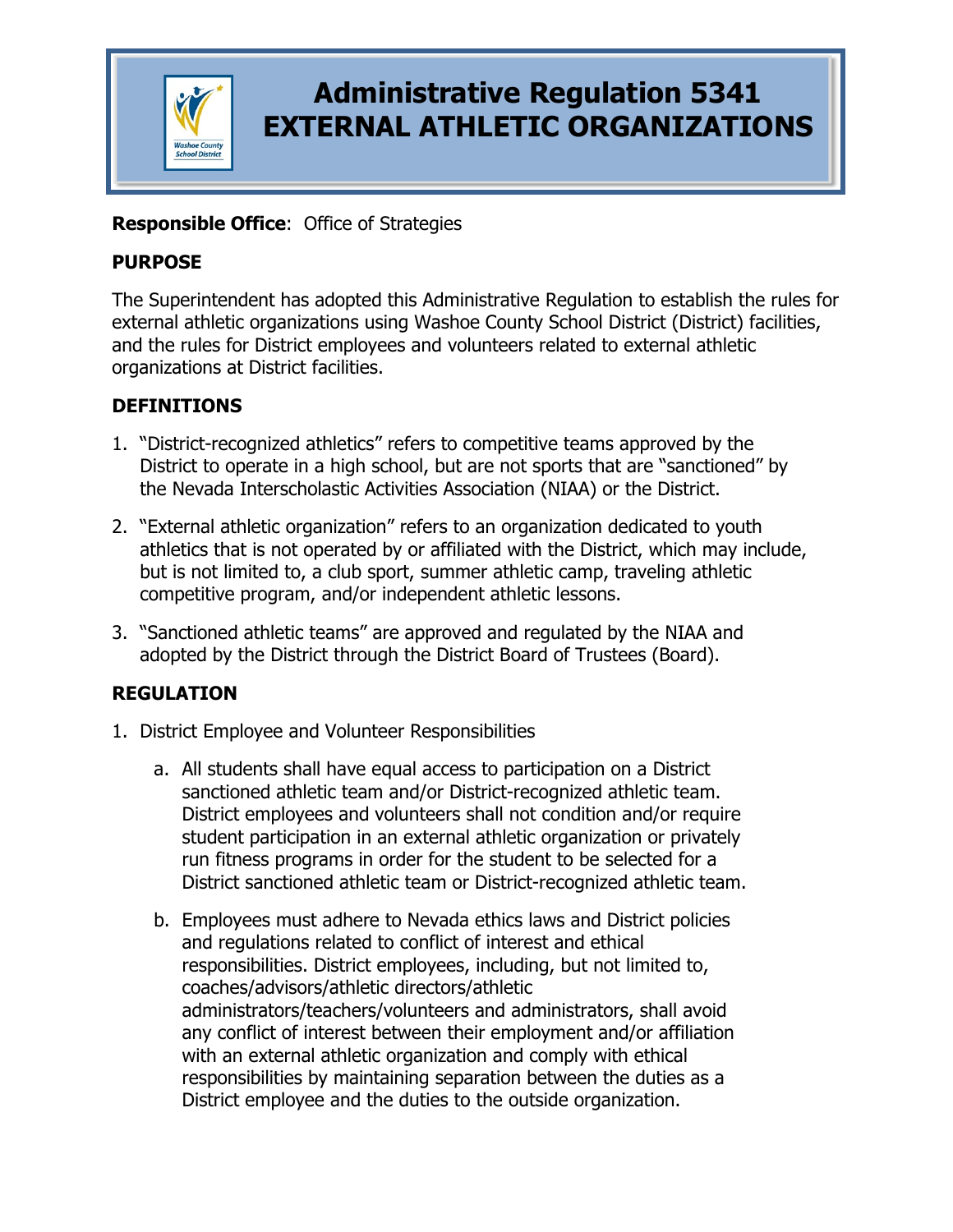- c. District employees who may have a financial or personal interest in an external athletic organization must include an administrative representative from the school, who is not affiliated with outside athletic organizations, when decisions involving a sanctioned athletic team or District-recognized athletic team are being made.
- d. District employees and volunteers may not use District email or other District resources in order to advertise and/or encourage student participation in an external athletic organization of which the employee or volunteer has a financial or personal interest. District employees may not fundraise, collect money, or otherwise communicate with students and other employees during contracted hours and/or athletic games, practices and events related to the external athletic organization.
- e. District employees and volunteers who own, operate, and/or who are otherwise affiliated with an external athletic organization must ensure that the external athletic organization does not adopt or give the appearance of affiliation with the District's sanctioned athletic team or District-recognized athletic team. This includes, but is not limited to, the use of District schools' name, mascot, school colors, wearing of District school clothing or accessories while working for the external athletic organization, and organizing teams based on current enrollment in a District school.
- f. District employees or volunteers who own, operate, and/or who are otherwise affiliated with an external athletic organization during their personal time must understand that employment or volunteer opportunity with the District does not extend to the granting of benefits or privileges not available to non-employees and nonvolunteers (i.e., use of a school facility at no-cost).
- 2. Conditions for External Athletic Organizations Using District Facilities
	- a. An external athletic organization must complete the District Use of Facilities Agreement in order to use a District facility. This application must be approved by the school site principal and submitted to the District's Housekeeping Department.
	- b. An external athletic organization may not apply for the District Use of Facilities Agreement or otherwise use a District facility during the season of the same sport as the District sanctioned athletic team. School site principals shall deny any applications which violate this provision.
	- c. Bullying, harassment, and/or discrimination in all aspects of the program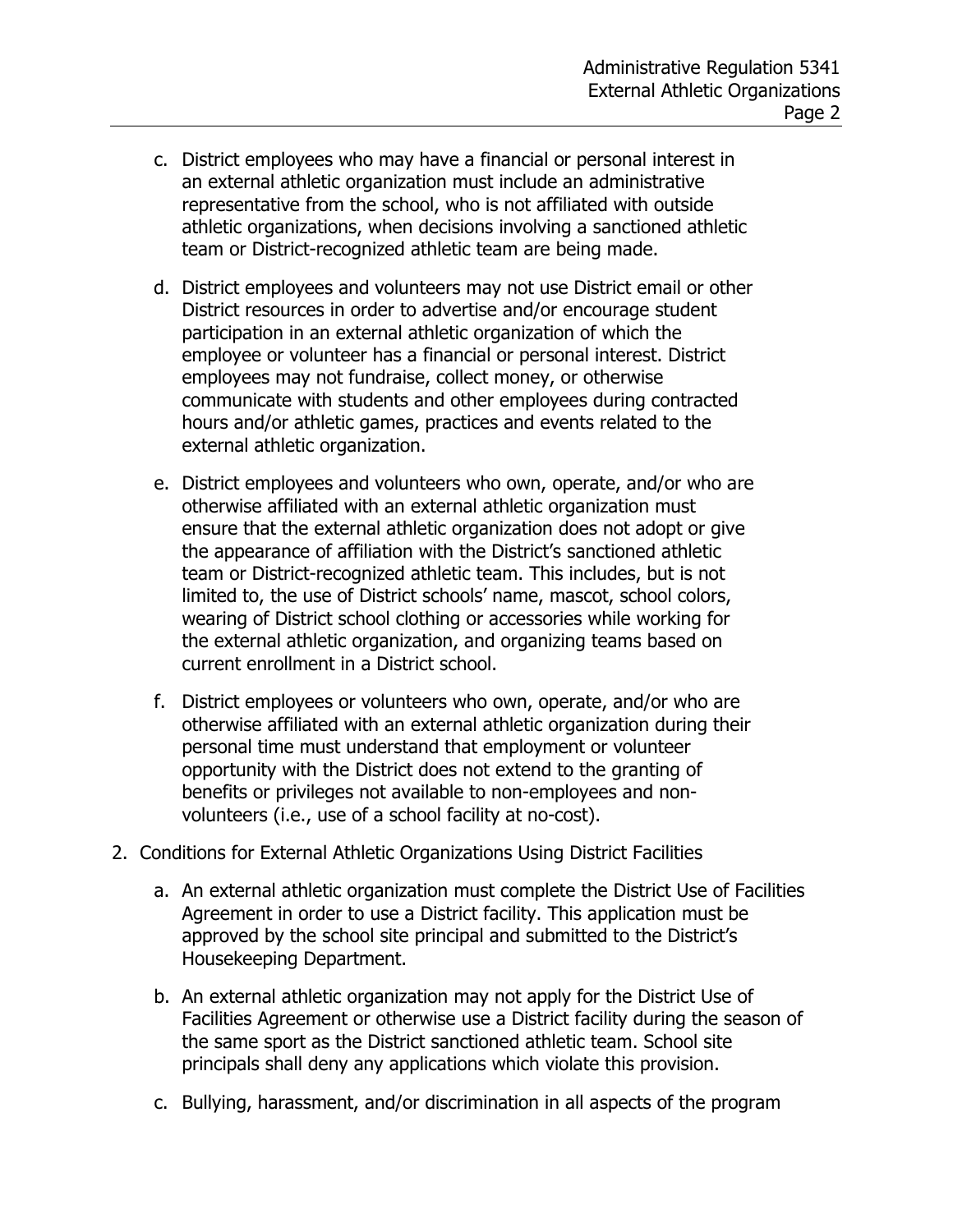while using a District facility are prohibited.

- d. Failure of an external athletic organization's owners, employees, and/or volunteers to comply with the provisions of this regulation or any other District policy, regulation or procedure may result in revocation of the privilege to use a District facility and termination from their District coaching position.
- 3. Disclaimer
	- a. The District is not responsible or liable for external athletic organizations that are owned, organized, promoted, or participated in by employees operating outside the course and scope of their employment with the District.
	- b. The District is not responsible for nor does it control or incur liability for summer and/or out-of-season activities.
	- c. Any person who believes a District employee or volunteer has violated any provision of this regulation may utilize the District's Public Complaint process.

### **LEGAL REQUIREMENTS AND ASSOCIATED DOCUMENTS**

- 1. This Administrative Regulation reflects the goals of the District's Strategic Plan and aligns/complies with the governing documents of the District, to include:
	- a. Board Policy 4505, Standards of Professional Conduct;
	- b. Board Policy 5300, Student Activities;
	- c. Board Policy 5325, District-Recognized Athletics;
	- d. Board Policy 5340, District-Sanctioned Interscholastic Athletics;
	- e. Board Policy 7120, Community Use of School Buildings and Facilities;
	- f. Board Policy 1140, Distribution and Display of Information and Materials to Students and Employees;
	- g. Administrative Regulation 5326, District-Recognized Athletics; and
	- h. Administrative Regulation 4530, Ethical Standards /Conflict of Interest.
- 2. This Administrative Regulation complies with Nevada Revised Statutes (NRS) and Nevada Administrative Code (NAC), and specifically: